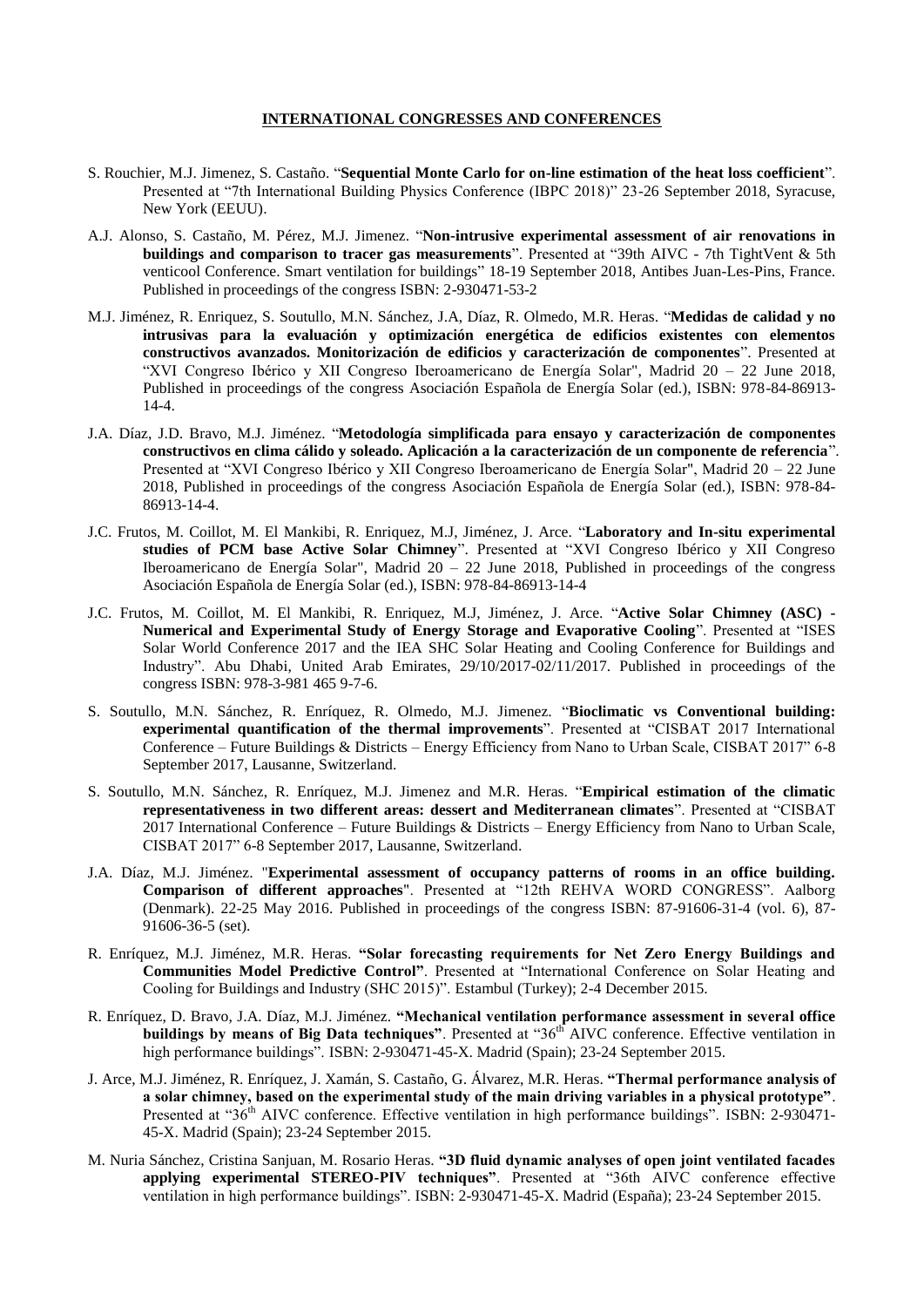- S. Soutullo, M.N. Sanchez, R. Enríquez, M.J. Jiménez, M.R. Heras. **"Thermal comfort assessment in a sustainable**  designed office building". Presented at "36<sup>th</sup> AIVC conference. Effective ventilation in high performance buildings". ISBN: 2-930471-45-X. Madrid (Spain); 23-24 September 2015.
- Sánchez M.N., Sánchez B., Soutullo S, Santiago J.L. **"Modeling of urban greening effects on air quality in an undeveloped residential area"**. Presented at "9th ICUC9 conference on urban climate". Touluse (France); 20- 24 July 2015.
- K. Chávez, L. de la Torre, S. Castaño, R. Enríquez, M.J. Jiménez. **"Experimental energy performance assessment of a simplified building: study of robustness of different analysis approaches under different test conditions"**. Presented at "6<sup>th</sup> International Building Physics Conference (IBPC 2015)". Turin (Italy); 14-17 June 2015.
- M.J. Jiménez, J.J. Bloem. **"Energy performance assessment of buildings and building components. Guidelines for data analysis from dynamic experimental campaigns part 1: physical aspects".** Presented at "6<sup>th</sup> International Building Physics Conference (IBPC 2015)". Turin (Italy); 14-17 June 2015.
- S. Roels, P. Bacher, G. Bauwens, H. Madsen, M.J. Jiménez. "Characterising the actual thermal performance of buildings: current results of common exercises performed in the framework of the IEA EBC Annex 58-project". Presented at "6<sup>th</sup> International Building Physics Conference (IBPC 2015)". Turin (Italy); 14-17 June 2015.
- S. Roels, G. Bauwens, G. Flamant, M.J. Jiménez, H. Madsen. **"Characterising the actual thermal performance of buildings: round robin experiment within IEA EBC Annex 58".** Presented at "10<sup>th</sup> Nordic Symposium on Building Physics". Lund (Sweden); 15-19 June 2014.
- S. Roels, M.J. Jiménez. **"Reliability of characterisation models and methods: A Round Robin Experiment on a test box"**. Presented at "Seminar on Real building energy performance assessment". Gent (Belgium); 16 April 2014.
- M.J. Jiménez, R. Enríquez, L. Castillo, M.R. Heras. **"Data analysis methods for building energy performance characterisation: Context and CIEMAT experiences in applications to test campaigns in warm sunny weather"**. Presented at "Workshop on High Energy Performance Buildings. Design and Evaluation Methodologies". Brussels (Belgium); 24-26 June 2013.
- M.J. Jiménez, R. Enríquez, M.R. Heras. **"Experimental requirements in building energy performance evaluation"**. Presented at "Workshop on High Energy Performance Buildings. Design and Evaluation Methodologies". Brussels (Belgium); 24-26 June 2013.
- I. Naveros; M.J. Jiménez; D.P. Ruiz; M.R. Heras. **"Energy performance characterisation of building components in Mediterranean weather: Simple and homogeneous wall test"**. Presented at "6TH International Conference on Solar Radiation and Daylighting". 16-17 Granada (Spain). May 2013. ISBN: 978-84-15873-04-4
- Enríquez, R.; Jiménez, M.J.; Heras, M.R. **"Analysis of a solar office building at the South of Spain through simulation model calibration"**. Presented at "International Conference on Solar Heating and Cooling for Buildings and Industry (SHC 2012)". San Francisco. (EEUU), July 2012.
- R. Enríquez, L. Zarzalejo, M.J. Jiménez, M.R. Heras. **"Inverse problem techniques applied to the estimation of ground reflectance from horizontal and vertical irradiance measurements"**. Presented at "International Conference on Solar Heating and Cooling for Buildings and Industry (SHC 2012)". San Francisco. (EEUU), July 2012.
- S. Soutullo, M.R. Heras, R. Olmedo, C. Sanjuan, M.N. Sánchez. **"Comfort Evaluation in an Urban Boulevard by Means of Evaporative Wind Towers".** Presented at "International Conference on Solar Heating and Cooling for Buildings and Industry (SHC 2012)". San Francisco. (EEUU), July 2012.
- C. Sanjuan, M.R. Heras, M.N. Sánchez. **"Experimental PIV Techniques Applied to the Analysis of Natural Convection in Open Joint Ventilated Facades".** Presented at "International Conference on Solar Heating and Cooling for Buildings and Industry (SHC 2012)". San Francisco. (EEUU), July 2012.
- M. J. Jiménez. **"Evaluación energética experimental de edificios y componentes constructivos". Presented at "1er Workshop Internacional de Energia Solar"** organised by "Centro Nacional de Investigación y Desarrollo Tecnológico (CENIDET)" from México, in the framework of "RED TEMÁTICA FUENTES DE ENERGÍA" en el área de "Energía Solar Térmica – Baja Temperatura". October 2011.
- M.J. Jiménez, R. Enríquez, M. R. Heras. **"System identification applied to energy analysis in a bioclimatic office building in semidesertic weather in the south of Spain"**. Proceedings of the "DYNASTEE international workshop on Whole Building Testing, Evaluation and Modelling for Energy Assessment". (International workshop organised in the preparatory phase to the proposal for Annex 58 ECBCS IEA. 18-19 May 2011, Lyngby, Denmark)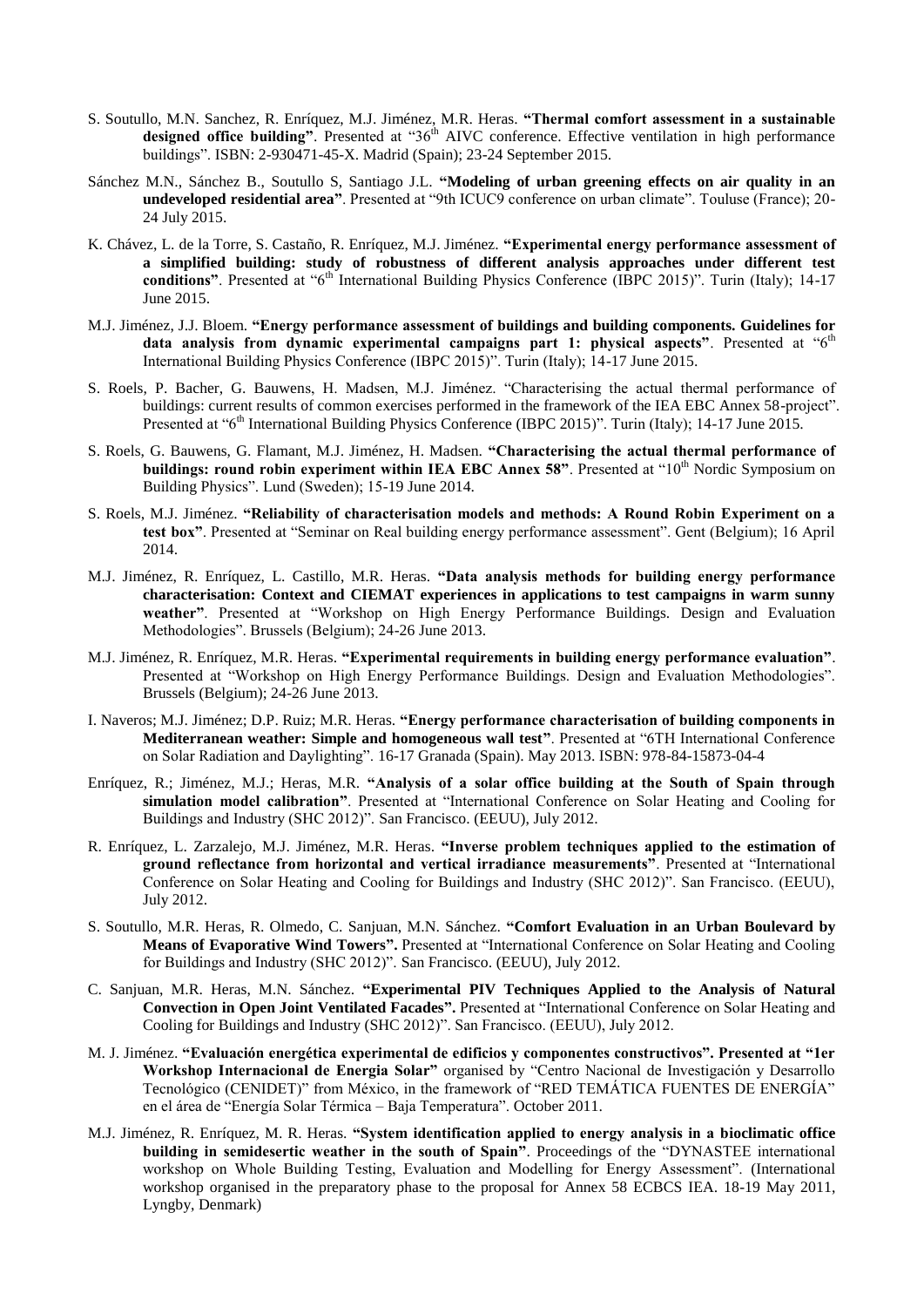- M.J. Jiménez. **"LECE-UiE3-CIEMAT Test Facilities"**. Full scale test facilities for evaluation of energy and hygrothermal performances. (A Janssens, S. Roels, L. Vandaele, ed.), ISBN 978-94-9069-584-2, BFG, UGent, Belgium. (International workshop organised in the preparatory phase to the proposal for Annex 58 ECBCS IEA. 30-31 March 2011, Brussels, Belgium).
- E. Giancola, C. Sanjuan, E. Blanco, M.R. Heras. **"Numerical and experimental analysis of an open-joint ventilated façade"**. Presented at "SimBuild 2010, 4th National Conference of IBPSA-USA". 11-13 August 2010, New York, USA.
- M.J. Jiménez, R. Enríquez, M.R. Heras. **"System identification applied to energy analysis in a bioclimatic office building in semidesertic weather in the south of Spain".** Proceedings of the 3rd International Conference Palenc 2010 jointly organised with EPIC 2010 & 1st Cool Roofs Conference. Rodas (Grecia). 29 Sept.-Oct. 2010. ISBN: 978-960-6746-08-6
- M.J. Jiménez. **"System identification applied to modelling of building components and systems. Case studies: Opaque wall and ventilated PV system".** Proceedings of the DYNASTEE workshop on Dynamic Methods for Building Energy Assessment. Brussels (Belgium). 11-12 de October 2010.
- R. Enríquez, S. Soutullo, M.J. Jiménez, M.R. Heras. **"First steps towards thermal dynamics identification of existing buildings through general simulation model calibration".** Proceedings of the DYNASTEE workshop on Dynamic Methods for Building Energy Assessment. Brussels (Belgium). 11-12 de Octubre 2010.
- R. Enríquez, M.J. Jiménez, M.R. Heras. **"System identification applied to estimate a change in the U value of a wall"**. Proceedings of the DYNASTEE workshop on Dynamic Methods for Building Energy Assessment. Brussels (Belgium). 11-12 de October 2010.
- Enriquez R., Soutullo S., San Juan C., Ferrer J.A., Jiménez M.J., Heras, M.R. **"Can general simulation models identify existing building Characteristics?"**. Proceedings of the IBPSA-Canada's biennial conference. Winnipeg, Manitoba (Canada), 19-22 de May 2010.
- M.J. Jiménez, J.D. Guzmán, M.R. Heras, J. Arce, J. P. Xamán, G. Alvarez. **"Thermal performance of a natural ventilation system"**. Proceedings of the ASME 2010 4th International Conference on Energy Sustainability. Phoenix, Arizona (EEUU), 17-22 de May 2010. ISBN: 978-0-7918-3871-8.
- J. Arce, J. P. Xamán, G. Alvarez, M.J. Jiménez, R. Enríquez, M.R. Heras. **"A simulation of the thermal performance of a small solar chimney already installed in a building"**. Proceedings of the ASME 2010 4th International Conference on Energy Sustainability. Phoenix, Arizona (EEUU), 17-22 de May 2010. ISBN: 978-0-7918- 3871-8.
- G. Álvarez, M. A. Chagolla, J.P. Xamán, M.J. Jiménez, S. Suárez, M. R. Heras. **"A TRNSYS simulation and experimental comparison of the thermal behavior of a building located in desert climate"**. Proceedings of the ASME 2010 4th International Conference on Energy Sustainability. Phoenix, Arizona (EEUU), 17-22 de May 2010. ISBN: 978-0-7918-3871-8.
- R. Enriquez, M.J. Jiménez, M.R. Heras. **"Identification of a change in the thermal dynamics of a wall"**. (Poster) Proceedings of the "The 29th AIVC Conference in 2008. Advanced building ventilation and environmental technology for addressing climate change issues". Kyoto (Japan), October 2008.
- J. Arce, J. Xaman, G. Alvarez, M.J. Jiménez, M.R. Heras, J.D. Guzman. **"Theoretical study on a diurnal solar chimney with double air flow"**, Proceedings of the "EUROSUN 2008. 1st international Congress on Heating, Cooling and Buildings". Lisbon (Portugal), September 2008.
- M.J. Jiménez, J. Arce, J.D. Guzmán, M.R. Heras; **"Estimation of the main thermal parameters of a real size solar chimney from outdoor dynamic tests"**. Proceedings of the "Passive 2nd PALENC Conference and 28th AIVC Conference on Building Low Energy Cooling and Advanced Ventilation Technologies in the 21st century", Crete (Greece), September 2007. ISBN: 978-960-6746-02-4;978-960-6746-03-1
- M.J. Jiménez, M.R. Heras. **"Application of different dynamic analysis approaches to estimate the U and g values of building components"**. Proceedings of the "4th European Conference on Energy Performance and Indoor Climate in buildings (EPIC)". Lyon (France). 20-22 November 2006. ISBN: 2-86834-122-5.
- Heras J., Palero S., Enríquez R., Bosqued. A.; San Juan C., Ferrer J.A., Soutullo S., Guzmán J., Jiménez M.J., Martí J., Bosqued R., Seco O., Heras M.R. **"Spain tries to find the formula to save 80% energy in office buildings"**. Proceedings of the "4th European Conference on Energy Performance and Indoor Climate in buildings (EPIC)". Lyon (France). 20-22 November 2006. ISBN: 2-86834-122-5.
- Jiménez M.J., Madsen H., Andersen K.K. **"Estimation of the main thermal characteristics of building components using parametric models in MATLAB"**. Proceedings of the "DYNASTEE. DYNamic Analysis, Simulation